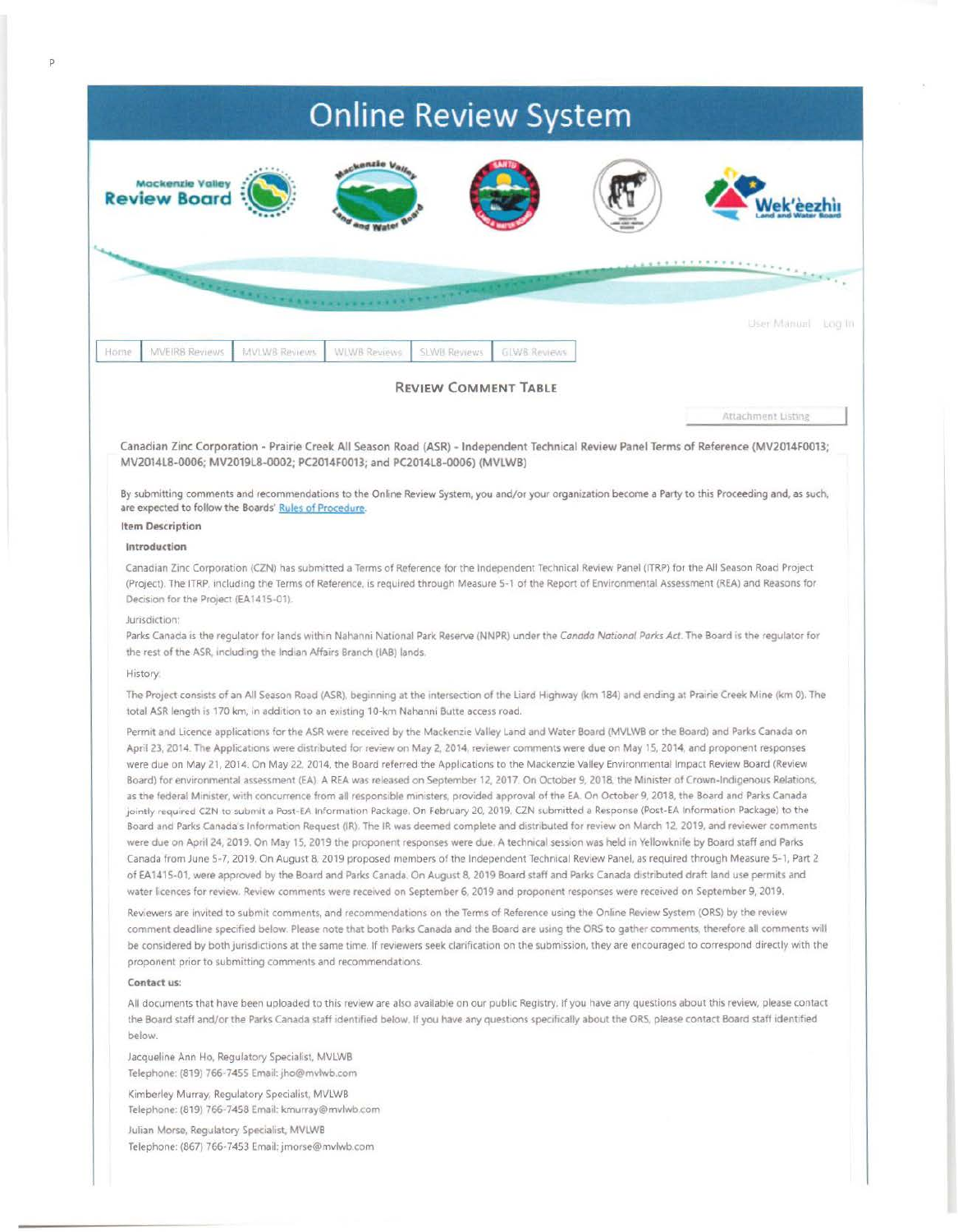Allison Stoddart, Environmental Assessment Specialist, Parks Canada Telephone: (819) 420-9188 Email: Allison.stoddart@canada.ca

| File(s)                             | MV2014F0013                                                                                                               | MV2014L8-0006 (non-federal) MV2019L8-0002 (Federal IAB) PC2014F0013 | PC2014L8-0006 |  |  |  |  |  |  |
|-------------------------------------|---------------------------------------------------------------------------------------------------------------------------|---------------------------------------------------------------------|---------------|--|--|--|--|--|--|
| Proponent                           | CanZinc Corporation                                                                                                       |                                                                     |               |  |  |  |  |  |  |
| Document(s)                         | CZN All Season Road - Independent Technical Review Panel Terms of Reference 80 KB                                         |                                                                     |               |  |  |  |  |  |  |
| <b>Review Comments Due By</b>       | Oct 7, 2019                                                                                                               |                                                                     |               |  |  |  |  |  |  |
| Proponent Responses Due By          | Oct 14, 2019                                                                                                              |                                                                     |               |  |  |  |  |  |  |
| Item For Review Distributed On      | Sep 16 at 16:16<br><b>Distribution List</b><br>Sep 17 at 12:14<br><b>Distribution List</b>                                |                                                                     |               |  |  |  |  |  |  |
| <b>General Reviewer Information</b> |                                                                                                                           |                                                                     |               |  |  |  |  |  |  |
|                                     | This review item has also been distributed by fax to Fort Simpson Métis Local #52 Marie Lafferty President (867)695-2040. |                                                                     |               |  |  |  |  |  |  |
| <b>Contact Information</b>          | Jacqueline Ho 867-766-7455<br>Julian Morse 867-766-7453<br>Kim Murray (867) 766-7458                                      |                                                                     |               |  |  |  |  |  |  |
|                                     |                                                                                                                           |                                                                     |               |  |  |  |  |  |  |
|                                     | Work Offline                                                                                                              | View Offline                                                        |               |  |  |  |  |  |  |